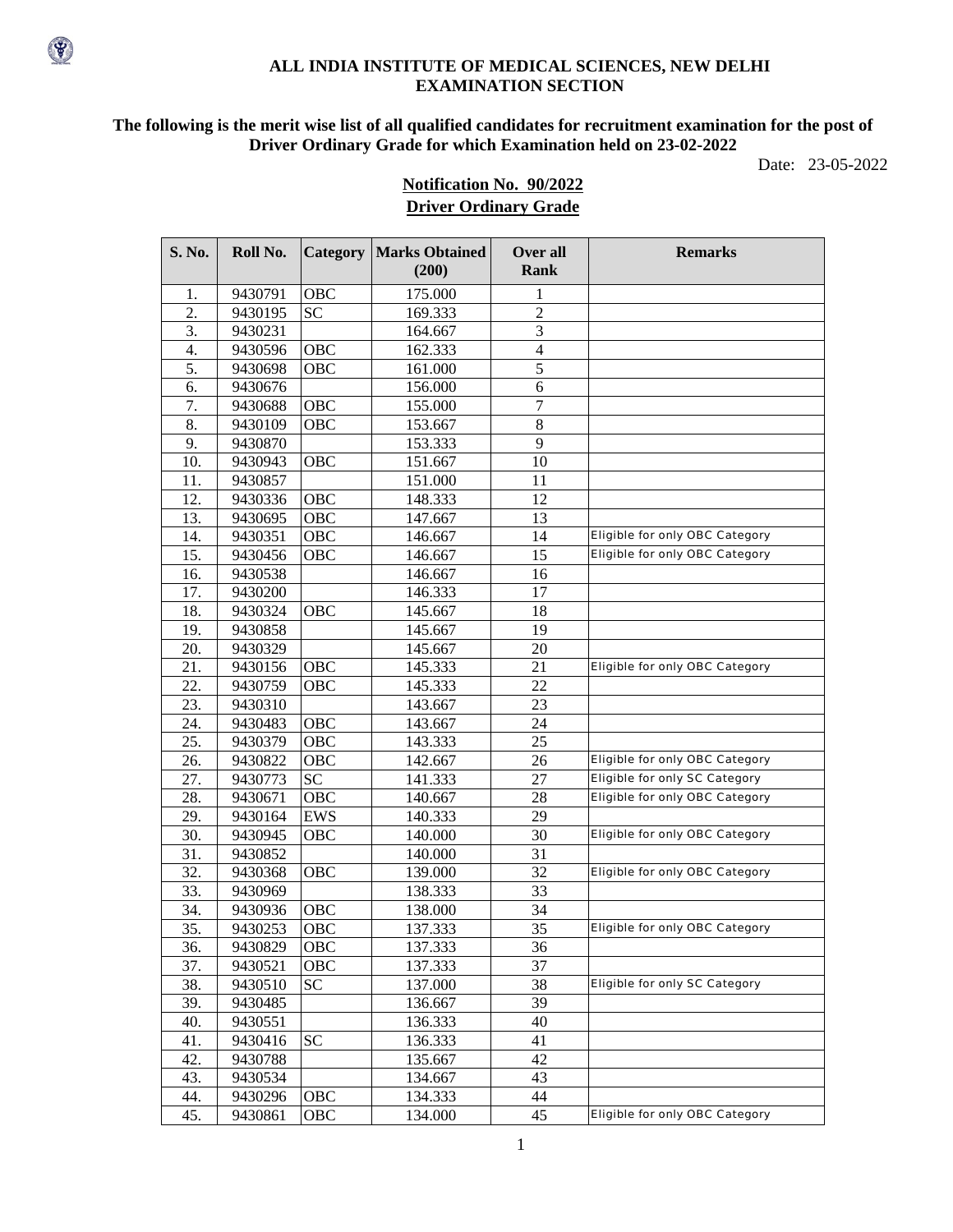#### **ALL INDIA INSTITUTE OF MEDICAL SCIENCES, NEW DELHI EXAMINATION SECTION**

| S. No. | Roll No. |                   | <b>Category   Marks Obtained</b> | Over all | DITVEL OF GINALLY OF AUCTOR WHICH EXAMINATION HERE ON 25-02-2022<br><b>Remarks</b> |
|--------|----------|-------------------|----------------------------------|----------|------------------------------------------------------------------------------------|
|        |          |                   | (200)                            | Rank     |                                                                                    |
| 46.    | 9430724  | <b>OBC</b>        | 133.000                          | 46       |                                                                                    |
| 47.    | 9430942  | <b>EWS</b>        | 133.000                          | 47       |                                                                                    |
| 48.    | 9430479  | SC <sub>1</sub>   | 132.667                          | 48       | <b>Eligible for only SC Category</b>                                               |
| 49.    | 9430704  | <b>OBC</b>        | 132.667                          | 49       |                                                                                    |
| 50.    | 9430266  | <b>OBC</b>        | 132.333                          | 50       | Eligible for only OBC Category                                                     |
| 51.    | 9430209  |                   | 132.333                          | 51       |                                                                                    |
| 52.    | 9430625  |                   | 131.333                          | 52       |                                                                                    |
| 53.    | 9430115  | <b>OBC</b>        | 131.333                          | 53       |                                                                                    |
| 54.    | 9430101  | <b>OBC</b>        | 131.000                          | 54       |                                                                                    |
| 55.    | 9430878  | <b>OBC</b>        | 129.333                          | 55       |                                                                                    |
| 56.    | 9430622  | SC <sub>1</sub>   | 129.333                          | 56       |                                                                                    |
| 57.    | 9430304  | <b>OBC</b>        | 129.000                          | 57       | <b>Eligible for only OBC Category</b>                                              |
| 58.    | 9430212  | <b>OBC</b>        | 128.333                          | 58       |                                                                                    |
| 59.    | 9430953  | <b>OBC</b>        | 127.667                          | 59       |                                                                                    |
| 60.    | 9430211  | <b>OBC</b>        | 127.667                          | 60       |                                                                                    |
| 61.    | 9430948  | OBC               | 127.333                          | 61       |                                                                                    |
| 62.    | 9430391  |                   | 126.667                          | 62       |                                                                                    |
| 63.    | 9430745  | <b>SC</b>         | 126.000                          | 63       |                                                                                    |
| 64.    | 9430954  | <b>OBC</b>        | 125.667                          | 64       |                                                                                    |
| 65.    | 9430375  | <b>OBC</b>        | 125.667                          | 65       |                                                                                    |
| 66.    | 9430365  | OBC               | 125.333                          | 66       | <b>Eligible for only OBC Category</b>                                              |
| 67.    | 9430674  |                   | 125.333                          | 67       |                                                                                    |
| 68.    | 9430372  | <b>OBC</b>        | 125.333                          | 68       |                                                                                    |
| 69.    | 9430283  | <b>OBC</b>        | 125.000                          | 69       | <b>Eligible for only OBC Category</b>                                              |
| 70.    | 9430394  | <b>OBC</b>        | 125.000                          | 70       | Eligible for only OBC Category                                                     |
| 71.    | 9430718  |                   | 124.000                          | 71       |                                                                                    |
| 72.    | 9430611  | <b>OBC</b>        | 123.667                          | 72       |                                                                                    |
| 73.    | 9430475  | <b>OBC</b>        | 123.667                          | 73       |                                                                                    |
| 74.    | 9430694  | <b>OBC</b>        | 123.333                          | 74       | <b>Eligible for only OBC Category</b>                                              |
| 75.    | 9430170  | <b>OBC</b>        | 122.667                          | 75       |                                                                                    |
| 76.    | 9430687  | <b>OBC</b>        | 122.667                          | 76       |                                                                                    |
| 77.    | 9430725  | <b>OBC</b>        | 121.333                          | 77       |                                                                                    |
| 78.    | 9430451  |                   | 121.333                          | 78       |                                                                                    |
| 79.    | 9430215  | <b>OBC</b>        | 120.333                          | 79       |                                                                                    |
| 80.    | 9430703  | $\overline{O}$ BC | 120.333                          | $80\,$   |                                                                                    |
| 81.    | 9430287  | <b>OBC</b>        | 120.000                          | 81       |                                                                                    |
| 82.    | 9430793  | OBC               | 120.000                          | 82       |                                                                                    |
| 83.    | 9430202  | EWS               | 119.333                          | 83       |                                                                                    |
| 84.    | 9430330  | <b>SC</b>         | 119.000                          | 84       | <b>Eligible for only SC Category</b>                                               |
| 85.    | 9430952  | SC <sub>1</sub>   | 118.000                          | 85       | <b>Eligible for only SC Category</b>                                               |
| 86.    | 9430723  | <b>SC</b>         | 117.000                          | 86       |                                                                                    |
| 87.    | 9430657  |                   | 116.000                          | 87       |                                                                                    |
| 88.    | 9430752  | EWS               | 112.333                          | 88       |                                                                                    |
| 89.    | 9430730  |                   | 112.333                          | 89       |                                                                                    |
| 90.    | 9430729  | <b>OBC</b>        | 112.000                          | 90       | <b>Eligible for only OBC Category</b>                                              |
| 91.    | 9430836  |                   | 112.000                          | 91       |                                                                                    |
| 92.    | 9430909  | <b>OBC</b>        | 111.000                          | 92       |                                                                                    |
| 93.    | 9430333  |                   | 109.667                          | 93       |                                                                                    |
| 94.    | 9430488  | OBC               | 108.667                          | 94       | <b>Eligible for only OBC Category</b>                                              |

#### **The following is the merit wise list of all qualified candidates for recruitment examination for the post of Driver Ordinary Grade for which Examination held on 23-02-2022**

 $\mathscr{F}$